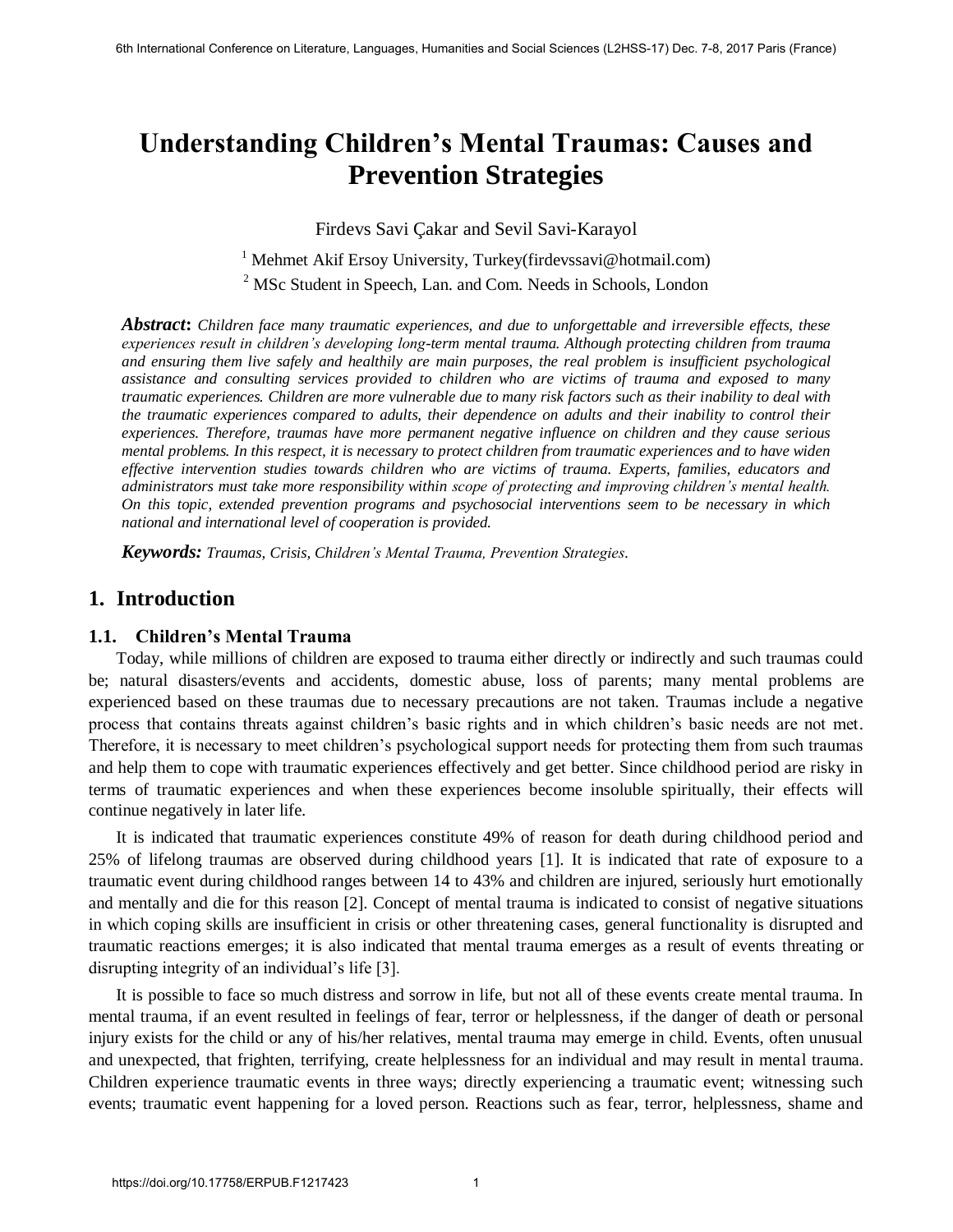guilt experienced during or after traumatic events are reactions frequently given responses to traumatic events [2]-[4].

 These reactions may be more severe and long-lasting based on severity and fearsomeness of traumas experienced by children. Events that can lead to mental trauma are classified as follows; deliberate events by a person, natural disasters/events and accidents. Compelling events including natural disasters such as earthquake and flood, wars, experienced exposure to sexual or physical harassment and rapes, being tortured, forced abduction, traffic accidents, diagnosis of a life-threatening disease, seeing a dead body or body part and loss/death of a loved one that all exceed a person's coping ability can be given as examples of traumatic events [2]. Among other experiences that may cause mental trauma in children, there are school violence and gang events, domestic violence, abuses, terrorism, war and peer bullying [5]- [6].

#### **1.2. Risk Factors Related to Abuse and Neglect**

 Abuse towards children can be observed in every age, gender, race, ethnic group and socio-economic level. However, some characteristics of parents, children and family increase the risk of mistreatment. These risk factors include:

- Risk factors related to parents: Low self-esteem, feelings of incompetency, depression, anxiety, substance use/abuse, poor impulse and anger management, stress related to being a parent, other psychological disorders (e.g. personality disorder), being a parent at an early age, low level of education, being externally-controlled, attributing negativity to child's behaviors, being less empathetic to children, intergenerational abuse or domestic violence, damage to devotion to the child, lack of knowledge about child's development, having expectations not suitable to child's developmental level and incompetencies in parenting skills.

- Risk factors associated with children: Being at a young age, challenging mood and behaviors, physical and mental deficiencies.

- Risk factors associated with family: Low socio-economic level, being a single parent, large family, social isolation, poor bond among family members, more verbal and psychological conflicts among family members [7]- [8].

#### **1.3. Effects of Traumas on Children**

Analyzing effects of traumas on children, in general, these effects are collected under four groups: These reactions include:

- 1- Emotional Reactions: Fear, anger, despair, sense of emptiness, numbness, guilt, grief reactions, despair, worthlessness, furiousness, pessimism, insignificancy, shame and sadness.
- 2- Cognitive Reactions: Difficulty in concentrating, indecisiveness, creating false beliefs, having complex thoughts, failure in self-respect, self-accusation, being worried.
- 3- Physical/Somatic Reactions: Fatigue, exhaustion, sleep problems, excessive somnolence, psychosomatic complaints, tension, lack of appetite.
- 4- Behavioral and Social Reactions: Avoiding stimuli reminiscent of the trauma, euphoria, sudden startle, alienation, social retreat, conflicts in interpersonal relations, mistrust and skepticism for people [3].

It has been known that children react to mental traumas differently than adults. For instance, various reactions are mentioned in the literature including excessive crying or screaming, attention seeking behaviors (positive or negative), retardation in skill development, hypervigilance against environmental stimuli, fear of separating from mother/father, alienation from classmates/friends and activities, indifference, decrease in sensitivity or sudden and extreme emotional reactions, aggressive behaviors, failure in fulfilling developmental tasks, learning problems, frightening dreams with uncertain contents, re-experiencing a traumatic event in dreams [3]- [5]-[9]-[10].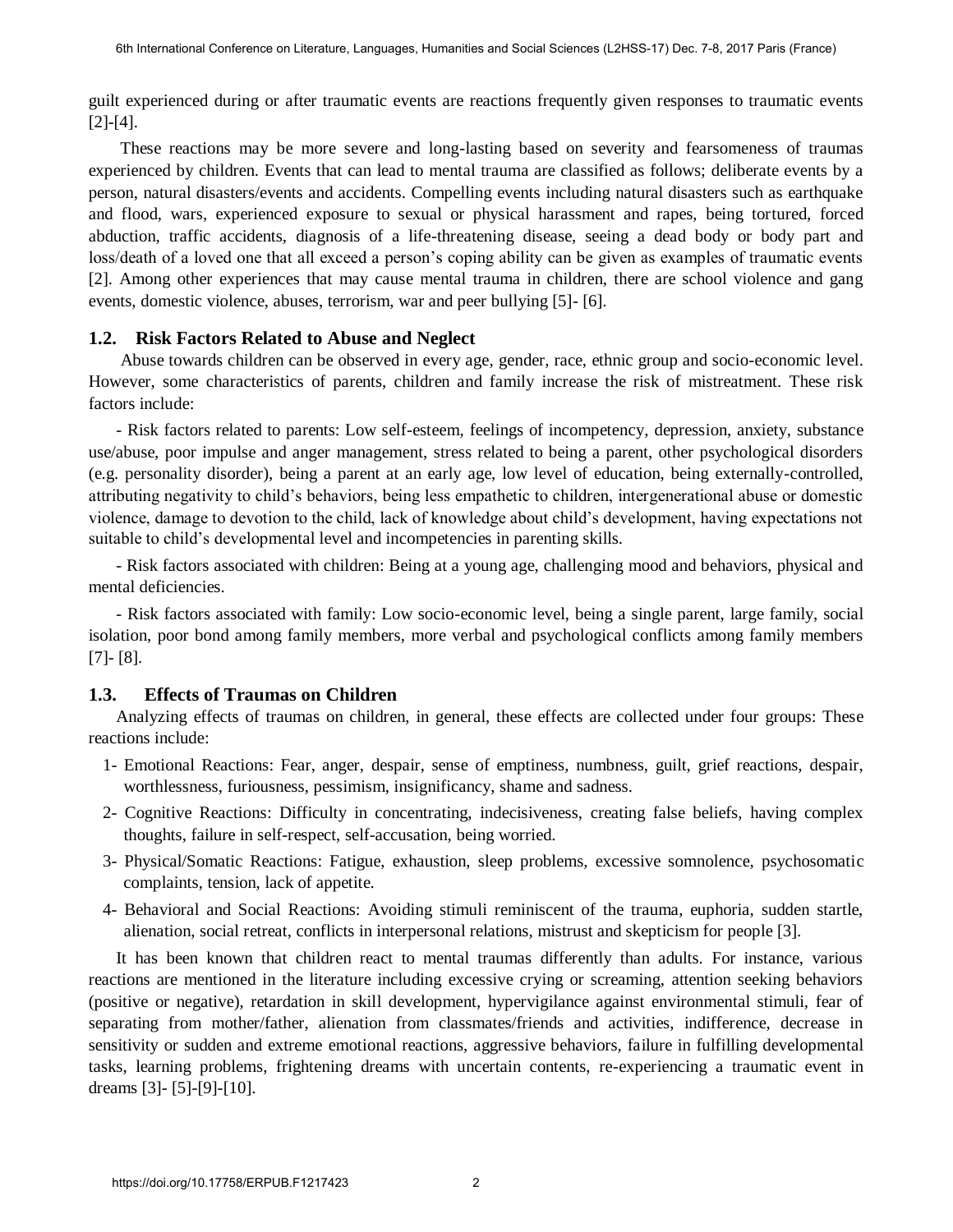Traumas experienced during early childhood have a lot of results in prominent long term. Traumatic memoirs under the age of 18 (parental divorce, separation, beating, humiliation, failure in doctor visits at the time of sickness, neglect, threats, sexual harassment, etc.) have relationship with serious health problems during adulthood. It is emphasized that, as the number of bad life experiences that a person may face during his/her life increases, rates of suicide attempt, cigarette use, alcohol abuse, increase in number of sexual partners, sexually transmitted diseases, depression, substance abuse and even death also increase [11].

#### **1.4. Causes of Formation of Mental Traumas in Children**

It appears that the causes of mental traumas in children could be results of various factors and these are important factors occurring based on severity of a traumatic event. For instance; level of threating life, intensity of physical injury and losses, length of traumatic event, exposure to traumatic images through media, traumatic events created by humans and severity of symptoms experienced during trauma, severity of subjective response to trauma, being a member of a traumatized group, neglect or abuse (physical/sexual/emotional) by a caring person especially during childhood [3]- [12]. It is also indicated that effect of trauma is more destructive under some circumstances. Some non-functional coping efforts and psychological factors such personality characteristics, gender (being a girl), being member of a minority, poverty or low socio-economic level, low level of education, personal or familial history of psychiatric illness, having multiple childhood traumas, low resilience, some personality traits (introversion and high outer control focus), wrath and guilt are among these conditions [2].

Another reason for developing trauma is basic life assumptions we have, and these assumptions are discussed under three main groups: Assuming world is good, world is meaningful and self value. Traumatic events primarily destroy our assumptions and lead to questioning of positive beliefs related to world and ourselves and realizing our vulnerability. In studies conducted with trauma victims, it has been indicated that victims never thought of the possibility of experiencing such an event and they felt vulnerable, insecure and unprotected after that event. The reason is found as the fact that individuals usually live their lives based on "illusion of invulnerability and idea that it would not happen for me", and as a result of traumatic experience destroying these basic assumptions, individuals begin to face their illusions and to understand that bad things can also happen for them and their beloved ones. Trauma and disasters destroys these basic beliefs and assumptions. Therefore, for a person with mental trauma experience, the world becomes a place filled with insecurities and threats. This process is more complex in terms of children, and considering the fact that children are more vulnerable in terms of developmental level compared to adults, it can be understood that mental traumas have more devastating effect for children [13].

#### **1.5. Mental Trauma Prevention Strategies**

For protecting and improving children's mental health, primarily it is necessary to focus on children's mental health needs, to prevent traumas, to cure trauma victim children. In this context, practitioners, experts, families, educators and managers must take more responsibility to prevent such traumatic experiences. In addition to this, extended prevention and intervention programs and psychosocial interventions seem to be necessary in which national and international level of cooperation is provided.

Since children's developmental process continue in mental traumas and due to devastating effects of traumatic life experiences, children's coping skills remain inadequate, and children do not have the ability to understand, define and prevent trauma. The fact is that children are the most affected age-group from trauma and they most vulnerable population against traumas. That is because children's level of vulnerability is higher. However, children are again those who can heal and recover the fastest during an effective prevention and intervention process. Therefore, it is the job of adults, families and mental health experts to identify children's psychological traumas and to configure psychological support process to support their needs. On this subject, understanding children's mental needs and curing their traumas emerge as a significant need.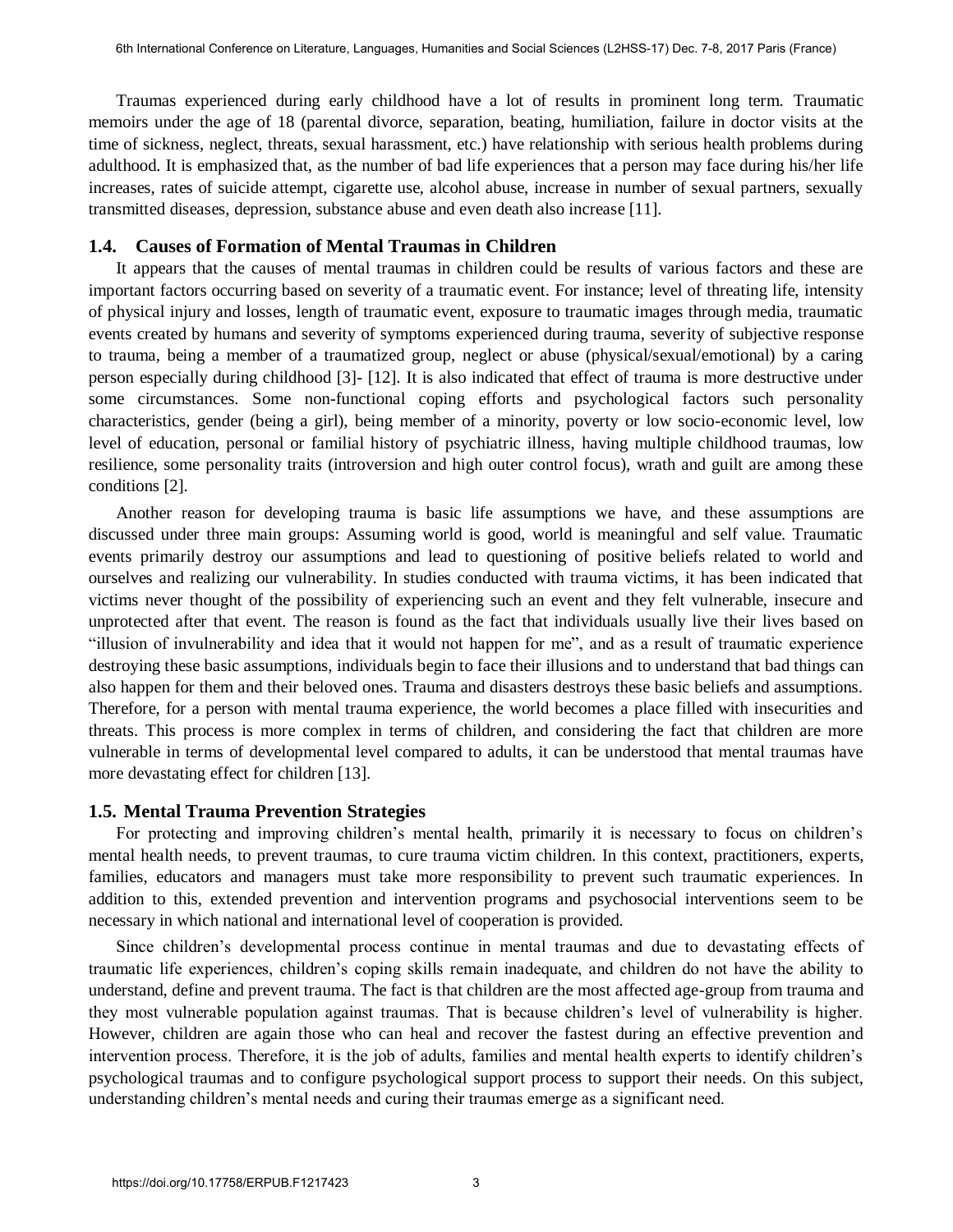Things to be done within the scope of psychological trauma preventive mental health services are as follows:

- Children should be provided with effective coping strategies

- Structured intervention programs should be applied to improve children's psychological stability.

- To strengthen children psychosocially before traumatic experiences by promoting effective and healthy living conditions.

- Studies should be conducted to improve children's subjective well-being.

- Development of mental traumas can be prevented by conducting more effective psychological support studies in schools.

- Children and adolescents are against the most neglected group in widespread traumas with high social effects including, in particular, natural disasters, wars, poverty and violence. Processes during which adults try to cope with their own traumas are periods when children are more exposed to secondary traumas. Therefore, children should be the main priority in all traumatic events.

- Children may feel helpless and hopeless due to effect of trauma, they may think that no one could help them. They need reassurances to cure their wounds and experienced due to trauma and to believe and trust again. Therefore, experts skilled in effective interventions that can work on children are needed.

- Studies should be conducted to make parents and teachers aware of children's mental health needs and way to cure mental traumas.

- If children experience a trauma, their healing process should be the main focused, That is because mental traumas effect their childhood and later life stages and prevent them to become healthy individuals. Therefore, children's mental traumas should be noticed, risk factors should be eliminated and healthy growth environments should be provided.

- Considering the role of adults in relation to children's mental traumas, preventive studies towards traumatized adults should be conducted. Without resolving adults' own traumas, they cannot exhibit healthy behaviors to children. Therefore, studies towards curing adults' traumas should be conducted.

In recent years, children face many traumas experiences, therefore, international cooperation and prevention studies are required in this field. In this context, children's mental health needs should be met, a safe and healthy life should be the priority for all societies and children should be protected against all kinds of threats, traumatic life experiences and risks.

### **2. References**

- [1] Günaydın, M. "Trauma in Children". Pratik Acil Tıp Cep Kitabı. Editors: Orhan Yücel. Derman Tıbbi Yayıncılık, pp.1-5. online- [www.jcam.com.tr.](http://www.jcam.com.tr/) 2015.
- [2] Aker,T. "Temel Sağlık Hizmetlerinde Ruhsal Travmaya Yaklaşım". Türkiye Psikiyatri Derneği Ruhsal Travma ve Afet Psikiyatrisi Çalışma Birimi Yayını.Ankara.<http://koutab.kocaeli.edu.tr/dosyalar/>
- [3] Erdur Baker, Ö. "Afetler, Travmalar, Krizler Ve Stres Tepkileri". Eds: Erdur Baker, Ö. & Doğan, T. Afetler, Travmalar, Krizler Psikolojik Yardım. Türk Psikolojik Danışma Ve Rehberlik Derneği Yayınları. Ankara. 2017.
- [4] Calitz, F.J.W., de Jongh, N.J., Horn, A., Nel, M.L. & Joubert, G. "Children and adolescents treated for post-traumatic stress disorder at the Free State Psychiatric Complex". South African Jour of Psychi. 20(1): 15-20. 2014.
- [5] Scheeringa, M.S., Zeanah, C.H., Cohen. J.A. "PTSD in children and adolescents: toward an empirically based algorithm". *Depress Anxiety*. 28(9):770-82. 2011.
- [6] Örsel, S., Karadağ, H., Karaoğlan-Kahiloğulları, A. & Akgün-Aktaş, E. Psikiyatri hastalarında çocukluk çağı travmalarının sıklığı ve psikopatoloji ile ilişkisi. *Anadolu Psikiyatri Dergisi*. 12:130-6. 2011.
- [7] Horton, C.B. & Cruise, T.K. "*Child Abuse and Neglect"*. The Guilford Press, New York. 2001.